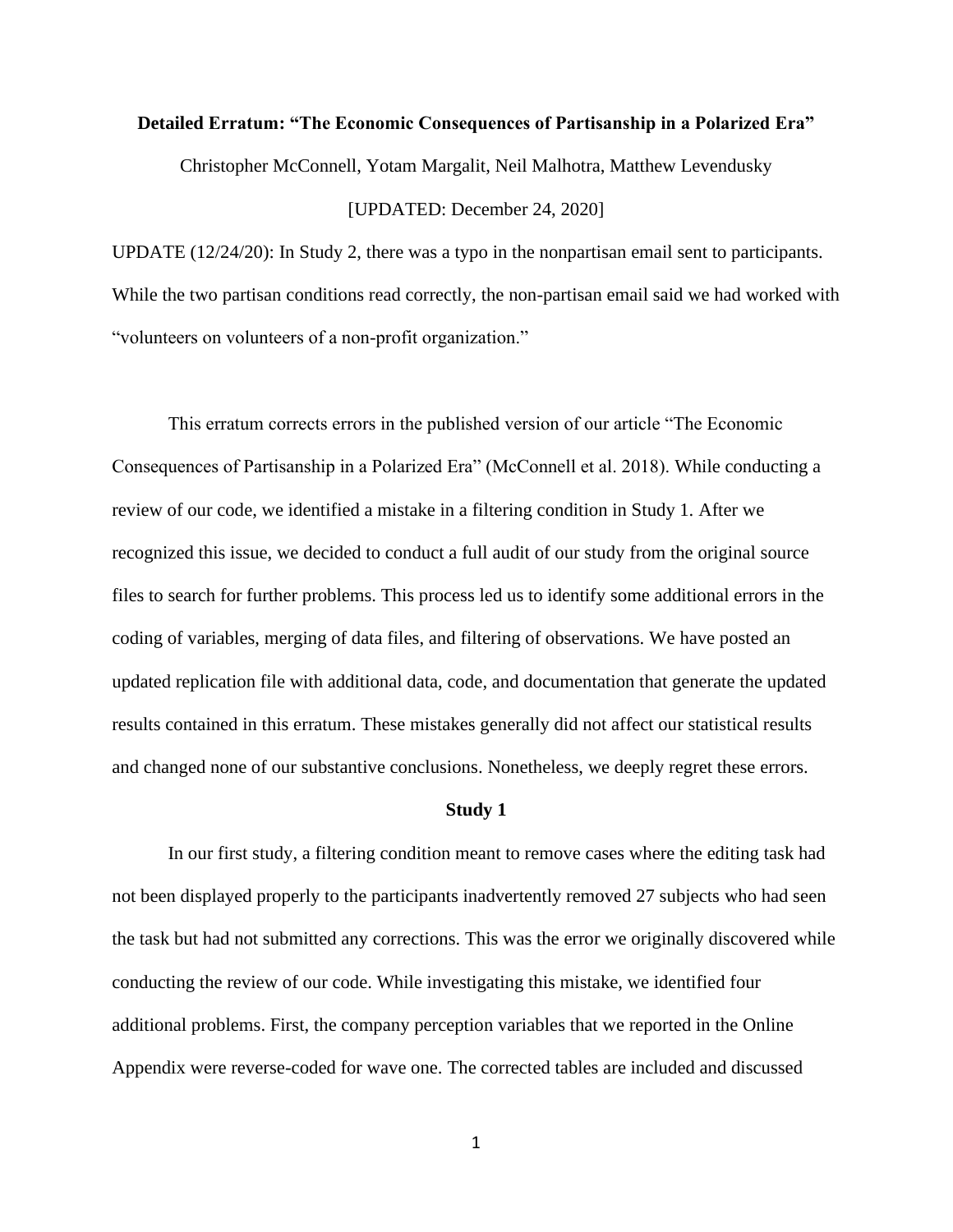below. Second, we had been inconsistent in how subjects were filtered between waves one and two. In wave two, only responses we had verified through MTurk had been included, whereas in wave one, we had instead removed only those subjects who had not completed the assignment, whether verified or not. Enforcing the standard for wave two across both recruitment samples removes 5 observations from wave one. Third, the construction of the total corrections outcome was incorrect. Rather than counting all submitted answers, our code identified the number of unique lines of the task for which a correction had been submitted, which led to an undercount when workers submitted multiple corrections for the same line. We provide corrected summary statistics below. Fourth, the formatting of the company perception variables inadvertently resulted in recording two missing values as zeros, and a similar error led to one individual with missing gender data being classified as female.

The corrected data includes 1,254 subjects (original: 1,232 subjects) who completed the task in an average of 14.9 minutes (original: 15.1 minutes), requested an average wage of \$3.33 (original: \$3.34), properly corrected 5.48 errors (original: 5.60) and submitted 7.27 corrections (original: 6.85). The number of participants in the first wave becomes 294 (original: 299), while the number of participants in the second wave becomes 960 (original: 933).

These changes did not affect the substantive conclusions of the research. Participants in the co-partisan condition requested future payment that was \$0.23 ( $p = .02$ ) lower than the average in the non-partisan condition (original:  $$0.22$ ,  $p = .02$ ), while participants in the counterpartisan condition requested payment that was \$0.01 higher (original: \$0.01), a statistically insignificant difference. The difference between the co-partisan and counter-partisan conditions is \$0.24 ( $p = .01$ ) (original: \$0.23,  $p = .02$ ).

 $\overline{\mathcal{L}}$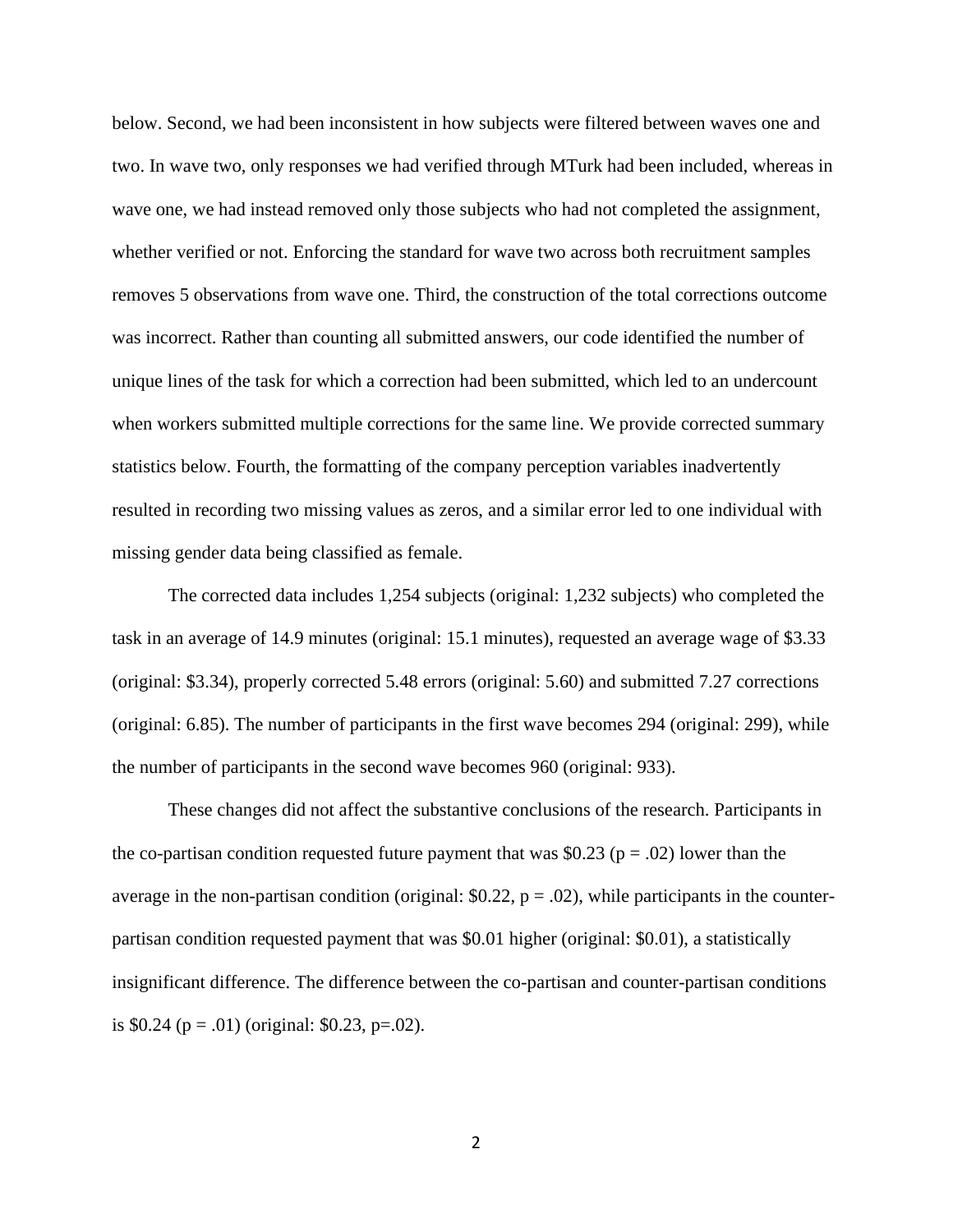We find that workers in the co-partisan condition on average submitted 0.86 fewer total corrections ( $p = 0.02$ ) (original: 0.58;  $p = .05$ ) and caught 0.28 fewer errors ( $p = .18$ ) (original: 0.29;  $p = .15$ ). Relative to the counter-partisan group, the effect is 0.46 fewer total edits ( $p = .20$ ) (original: 0.45;  $p = .12$ ) and 0.32 fewer errors caught ( $p = .11$ ) (original: 0.34;  $p = .09$ ). The corrected table is included in this erratum. Therefore, we continue to conclude that workers displayed favoritism towards same-party employers but did not penalize those from the outparty.

The covariates we collected on workers also continue to have the expected signs. Moving from the low end of the education scale to the high end is associated with a \$0.31 increase in the requested wage (original: \$0.30), while moving from the low end of the experience scale to the high end is associated with a \$0.47 increase (original: \$0.48). Therefore, in the model with controls, the effect of having a co-partisan boss on requested wage (relative to an opposite-party boss) is 68% of the effect of moving the length of the education scale (original: 70%) and 45% of the effect of a similar move on the experience scale (original: 44%). For our task performance measures, a full move on the education scale is associated with an increase of 2.5 errors caught (original: 2.4) while the effect of a corresponding difference in experience is 0.66 errors caught (original: 0.66). In the model with these controls, the effect of the co-partisan treatment on errors caught is 9% of the effect of education (original: 9%) and 33% the effect of experience (original: 33%). In the original paper, we computed these percentages by using the estimated treatment effect in the model without controls; in this erratum, we have changed this to use the estimate from the model with controls.

When we correct the coding for the company perception variables, we find that the pattern of the effects on these outcomes is consistent with those for the task performance

3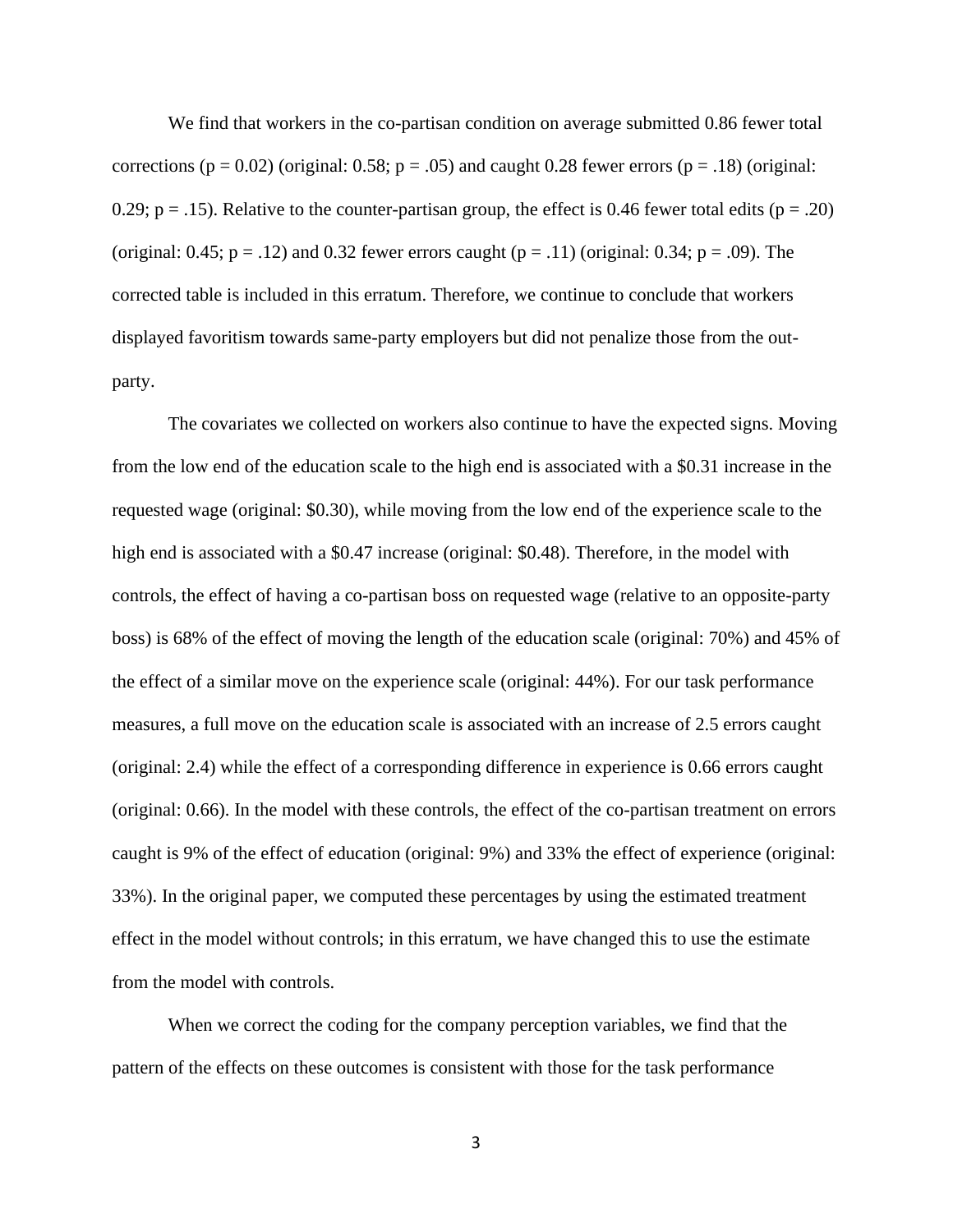variables. The updated results are in the corrected version of Table A5. Workers in the copartisan condition rated the company 0.15 scale points higher for integrity and 0.19 scale points on their willingness to work for this company (on 5-point scales), both statistically significant effects ( $p = .01$  and  $p < .01$ , respectively), while workers in the counter-partisan condition did not provide significantly lower ratings for either metric  $(-0.03 \text{ scale points}$  and  $-0.04 \text{ scale points}$ , respectively;  $p = 0.55$  and  $p = 0.52$ ). The effects for the question on the benefit to customers have the same signs but do not reach conventional levels of statistical significance, similar to the originally reported results.

Finally, the original publication stated that the first wave of respondents was recruited in February of 2015. In fact, it was recruited in August of 2015.

#### **Study 2**

In Study 2, a merging error led us to link 75 subjects to incorrect partisan identification. This was due to a difference in how a merge key was formatted for the survey from which we obtained these respondents. When we drop these individuals from our analysis, we have 1582 remaining participants whom we can accurately link to previously provided partisanship. Of these 1582, 40 responded to our email (original: 44) and 34 indicated they wished to purchase a gift card (original: 37). This means 2.5% of individuals responded (original: 2.7%) and 85% of those who replied asked to purchase the card. Additionally, we misclassified the race of some multiracial individuals. This variable was only used to assess covariate balance in the experiment; the study remains balanced across conditions.

The updated results are presented in the corrected version of Table 2. The response rate in the co-partisan condition is 1.8 percentage points higher than in the neutral group ( $p = .06$ ; original: 1.8 p.p. higher,  $p = .07$ ) and 1.4 percentage points higher than in the counter-partisan

4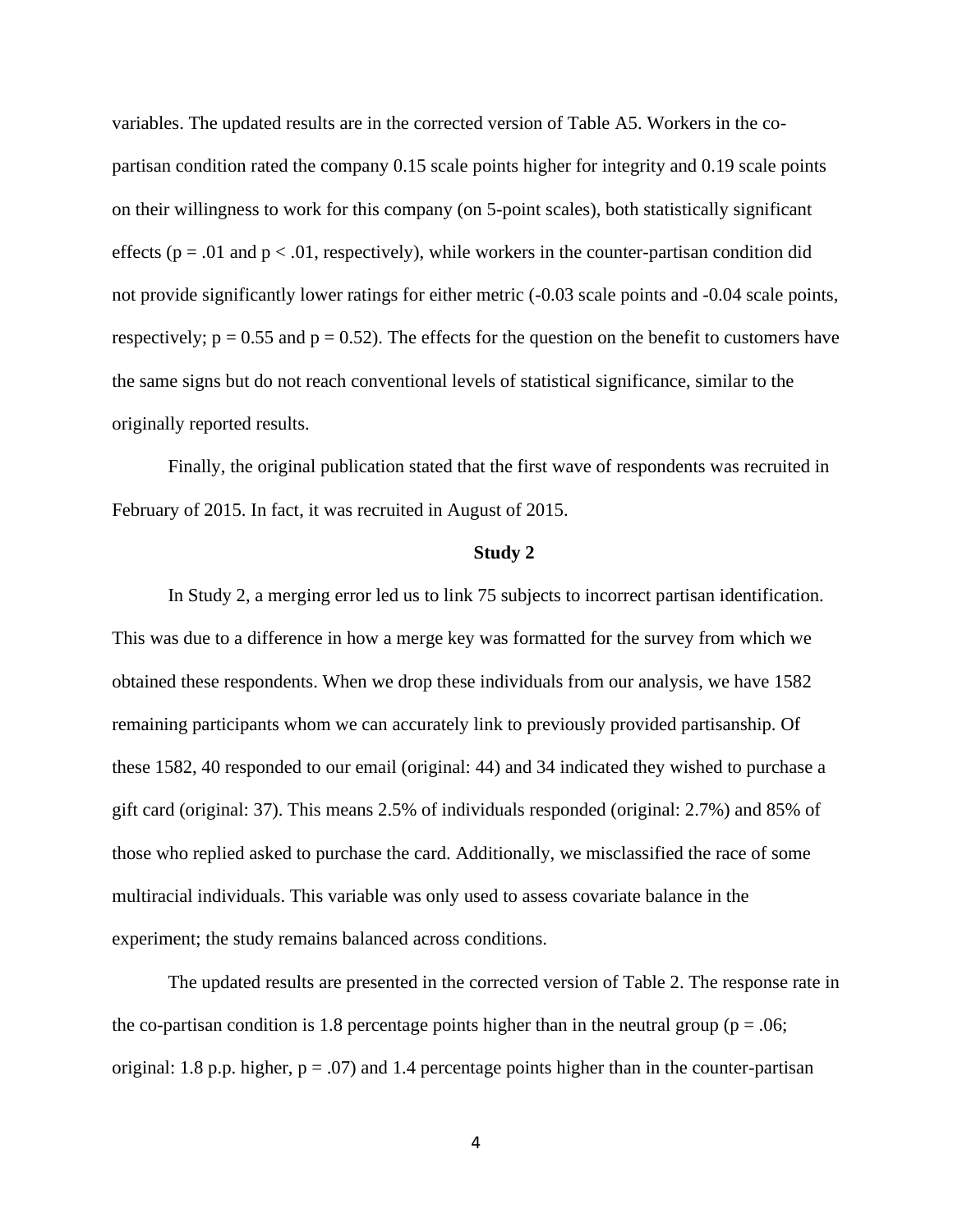condition ( $p = .16$ ; original: 1.7 p.p. higher,  $p = .09$ ). As before, the response in the co-partisan condition is roughly double the response in the neutral condition. Conversely, the response in the counter-partisan condition is similar to that in the baseline  $(0.4 \text{ p.p. higher, p} = .65;$  original: 0.1 p.p. higher,  $p = .92$ ).

These effects remain concentrated among strong partisans. In the co-partisan condition, these individuals responded at a rate 3.2 percentage points higher than in the neutral baseline (p  $= .02$ ; original: 3.1 p.p. higher,  $p = .03$ ) and 2.3 p.p. higher than those in the counter-partisan group ( $p = .11$ ; original, 2.9 p.p. higher,  $p = .05$ ). Among weak and leaning partisans, the response rates across all three conditions is approximately the same, which corresponds with our original findings. As before, the results are weaker when examining the purchase request outcome. For that outcome, individuals assigned to the co-partisan arm were 1.6 p.p. more likely to ask to purchase than the control ( $p = .08$ ; original: 1.3 p.p. higher,  $p = .13$ ), while the effect among strong partisans was 2.8 p.p. ( $p = .04$ ; original: 2.3 p.p.,  $p = .10$ ). Compared to the counter-partisan condition, the co-partisan group was 0.9 p.p. more likely to request to purchase  $(p = .29;$  original: 1.1 p.p. higher,  $p = .22$ ), with an effect of 1.9 p.p. among strong partisans ( $p =$ .18; original: 2.2 p.p. higher,  $p = .13$ ).

Our findings remain that participants appear to have responded positively to the copartisan condition but did not respond negatively to the counter-partisan condition, and that the results are concentrated among the strongest partisans in the sample.

#### **Additional Corrections**

In the text accompanying Study 3, we reported a supplemental analysis which measured whether subjects would choose the partisan condition when the donation was made to the subject's own party. The analysis data set contained 11 entries (out of 269 observations) which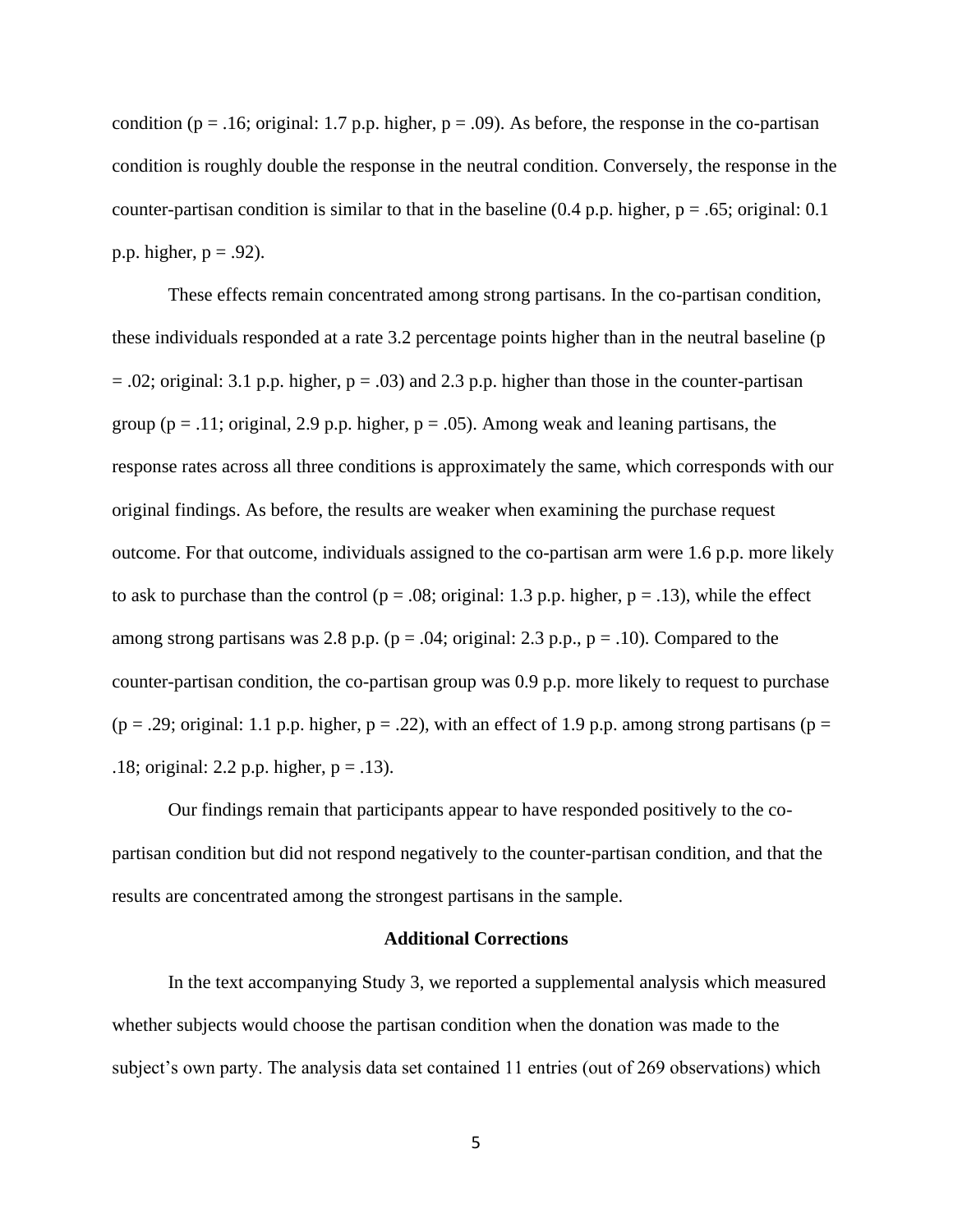were from survey tests we conducted prior to the experiment. Removing these cases changes the estimate from 85% of respondents picking the donation (95% CI: 81%-90%) to 87% (95% CI: 83% - 91%). Our conclusions are the same: participants avoid donations to the other party, not political donations in general. Finally, in the Appendix (pp. 88-89), we incorrectly reported the sample size for Republicans in the priming study. There are 249 Republican respondents, not 248. Additionally, the rate at which individuals selected option A in the primed condition was 47.6%, not 47.4%. (In the unprimed condition, the rate was correctly reported as 47.4%, and the p-value for the difference between the conditions was correctly reported as 0.96)

### **References**

McConnell, Christopher, Yotam Margalit, Neil Malhotra, and Matthew Levendusky. 2018. "The Economic Consequences of Partisanship in a Polarized Era." *American Journal of Political Science*. 62(1): 5-18.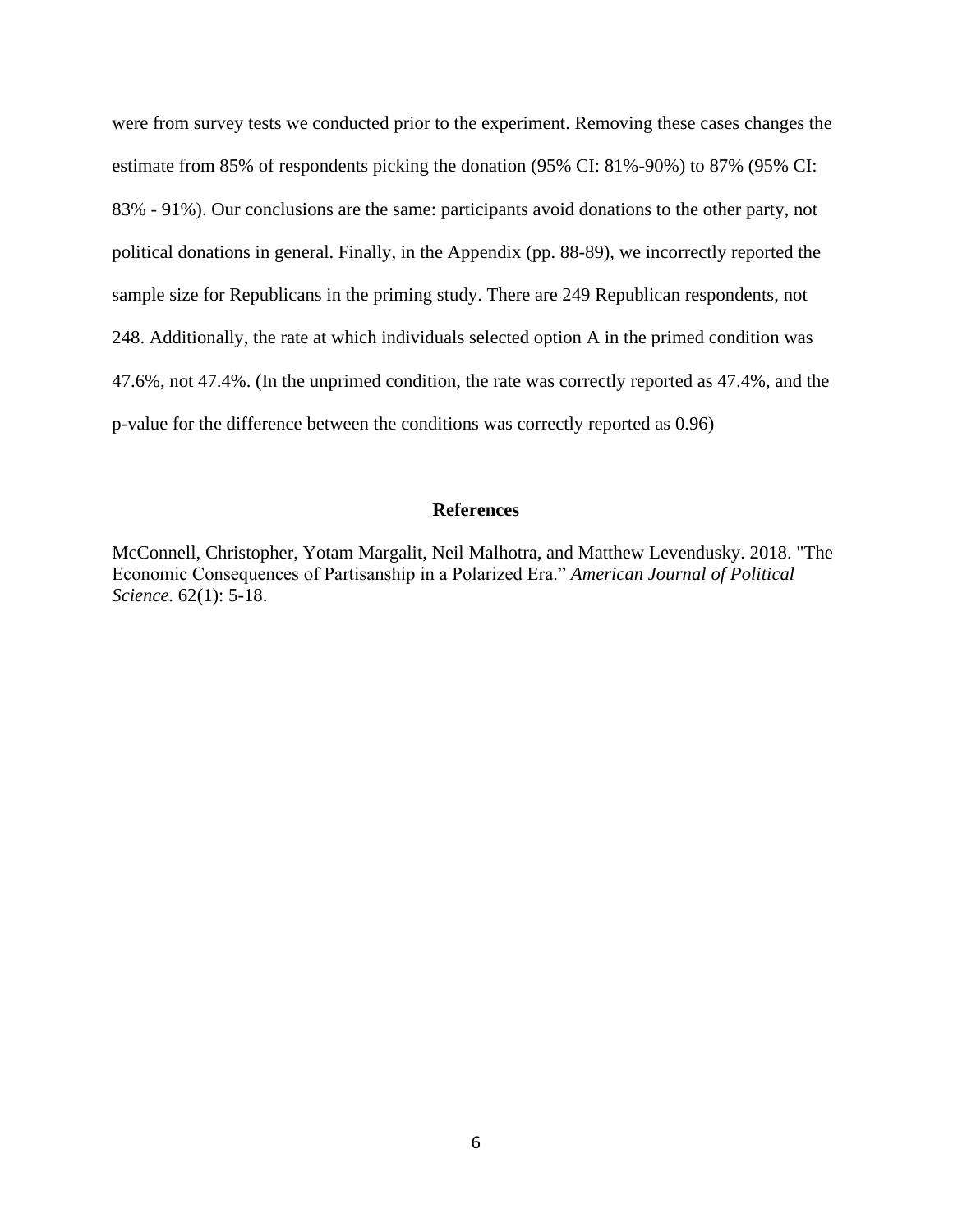|                   | Dependent variable:  |                         |                    |                      |                         |                    |
|-------------------|----------------------|-------------------------|--------------------|----------------------|-------------------------|--------------------|
|                   | Wage                 | <b>Errors</b><br>Caught | <b>Total Edits</b> | Wage                 | <b>Errors</b><br>Caught | <b>Total Edits</b> |
|                   | (1)                  | (2)                     | (3)                | (4)                  | (5)                     | (6)                |
| Co-partisan       | $-0.23*$             | $-0.28$                 | $-0.86*$           | $-0.21$ <sup>*</sup> | $-0.22$                 | $-0.76*$           |
|                   | (0.10)               | (0.21)                  | (0.36)             | (0.10)               | (0.20)                  | (0.35)             |
| Counter-partisan  | 0.01                 | 0.05                    | $-0.39$            | 0.01                 | 0.07                    | $-0.36$            |
|                   | (0.10)               | (0.20)                  | (0.35)             | (0.10)               | (0.20)                  | (0.35)             |
| Education         |                      |                         |                    | 0.06                 | $0.49***$               | $0.72***$          |
|                   |                      |                         |                    | (0.03)               | (0.07)                  | (0.12)             |
| Experience        |                      |                         |                    | $0.16***$            | $0.22^*$                | $0.45***$          |
|                   |                      |                         |                    | (0.04)               | (0.09)                  | (0.16)             |
| Constant          | $3.40**$             | $5.56***$               | $7.68***$          | $2.79***$            | $3.03***$               | $3.70^{**}$        |
|                   | (0.07)               | (0.15)                  | (0.25)             | (0.17)               | (0.35)                  | (0.61)             |
| Co-partisan minus | $-0.24$ <sup>*</sup> | $-0.32$                 | $-0.46$            | $-0.22$ <sup>*</sup> | $-0.28$                 | $-0.39$            |
| Counter-partisan  | (0.10)               | (0.21)                  | (0.36)             | (0.10)               | (0.20)                  | (0.35)             |
| Observations      | 1254                 | 1254                    | 1254               | 1254                 | 1254                    | 1254               |
| $R^2$             | 0.006                | 0.002                   | 0.005              | 0.022                | 0.053                   | 0.044              |

**Table 1 (Corrected): The Effect of Employer Partisanship on Employee Behavior (Study 1)** *Note*: Cell entries are OLS regression coefficients with associated standard errors in parentheses. "Co-partisan" and "Counter-partisan" are dummy variables representing the experimental conditions. Education is measured on a sixpoint scale ranging from less than a high school diploma (1) to a graduate degree (6). Experience is measured on a four-point scale ranging from "no experience" (1) to "substantial experience" (4).  $* = p < 0.05$ ,  $* = p < 0.01$  (two-tailed).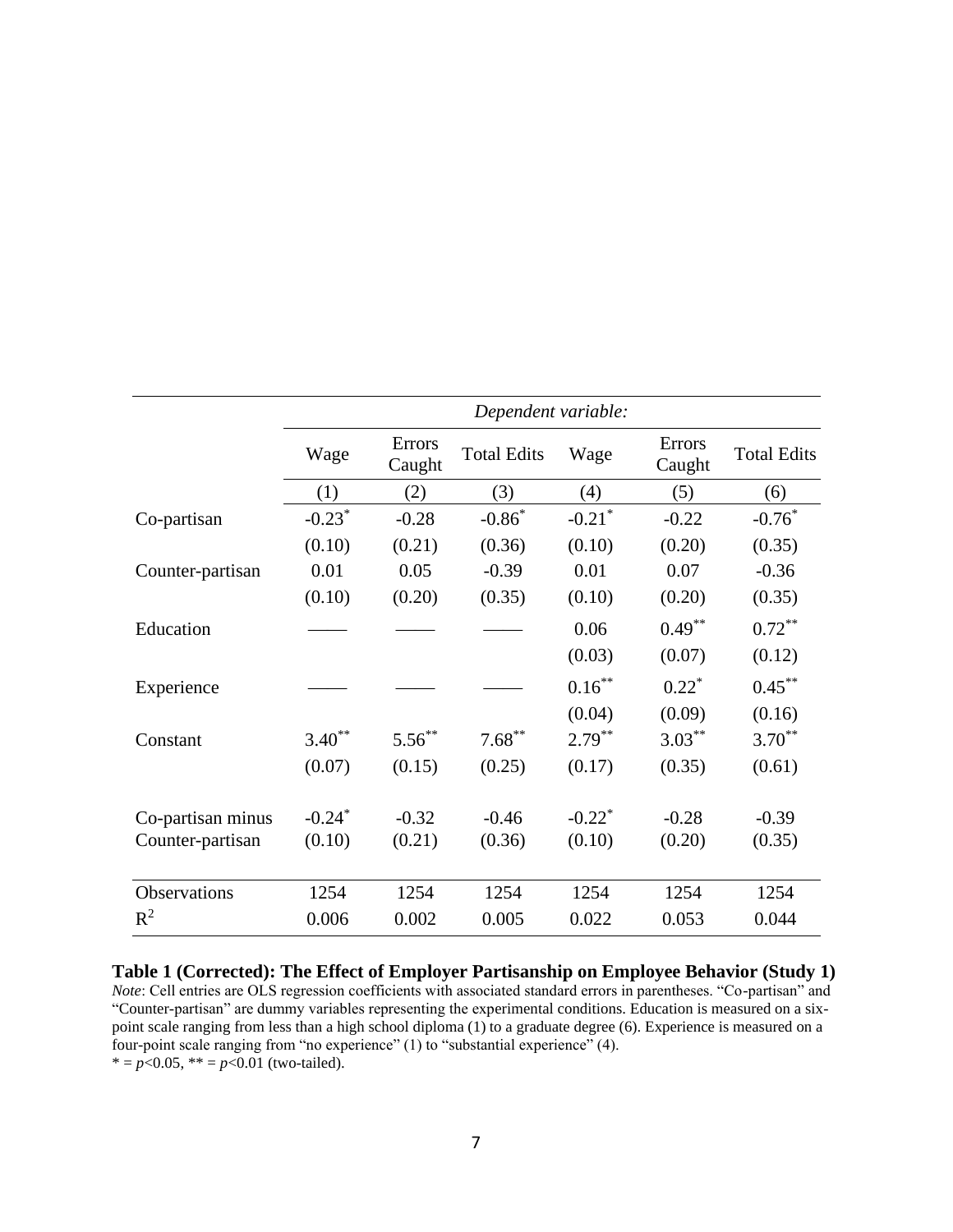|                   | Dependent variable:  |                         |                    |                      |                  |                    |
|-------------------|----------------------|-------------------------|--------------------|----------------------|------------------|--------------------|
|                   | Wage                 | <b>Errors</b><br>Caught | <b>Total Edits</b> | Wage                 | Errors<br>Caught | <b>Total Edits</b> |
|                   | (1)                  | (2)                     | (3)                | (4)                  | (5)              | (6)                |
| Co-partisan       | $-0.22$ <sup>*</sup> | $-0.29$                 | $-0.58*$           | $-0.21$ <sup>*</sup> | $-0.22$          | $-0.48$            |
|                   | (0.10)               | (0.20)                  | (0.29)             | (0.10)               | (0.20)           | (0.28)             |
| Counter-partisan  | 0.01                 | 0.05                    | $-0.12$            | 0.01                 | 0.05             | $-0.11$            |
|                   | (0.10)               | (0.20)                  | (0.29)             | (0.10)               | (0.19)           | (0.28)             |
| Education         |                      |                         |                    | 0.06                 | $0.48***$        | $0.63***$          |
|                   |                      |                         |                    | (0.03)               | (0.07)           | (0.10)             |
| Experience        |                      |                         |                    | $0.16***$            | $0.22^*$         | $0.36***$          |
|                   |                      |                         |                    | (0.04)               | (0.09)           | (0.13)             |
| Constant          | $3.41***$            | $5.68***$               | $7.09***$          | $2.80**$             | $3.18***$        | $3.66$ **          |
|                   | (0.07)               | (0.14)                  | (0.20)             | (0.17)               | (0.34)           | (0.49)             |
| Co-partisan minus | $-0.23$ <sup>*</sup> | $-0.34$                 | $-0.45$            | $-0.22$ <sup>*</sup> | $-0.28$          | $-0.37$            |
| Counter-partisan  | (0.10)               | (0.20)                  | (0.29)             | (0.10)               | (0.20)           | (0.28)             |
| Observations      | 1232                 | 1232                    | 1232               | 1232                 | 1232             | 1232               |
| $R^2$             | 0.006                | 0.003                   | 0.004              | 0.022                | 0.055            | 0.050              |

**Table 1 (Original): The Effect of Employer Partisanship on Employee Behavior (Study 1)** *Note*: Cell entries are OLS regression coefficients with associated standard errors in parentheses. "Co-partisan" and "Counter-partisan" are dummy variables representing the experimental conditions. Education is measured on a sixpoint scale ranging from less than a high school diploma (1) to a graduate degree (6). Experience is measured on a four-point scale ranging from "no experience" (1) to "substantial experience" (4).  $* = p < 0.05$ ,  $* = p < 0.01$  (two-tailed).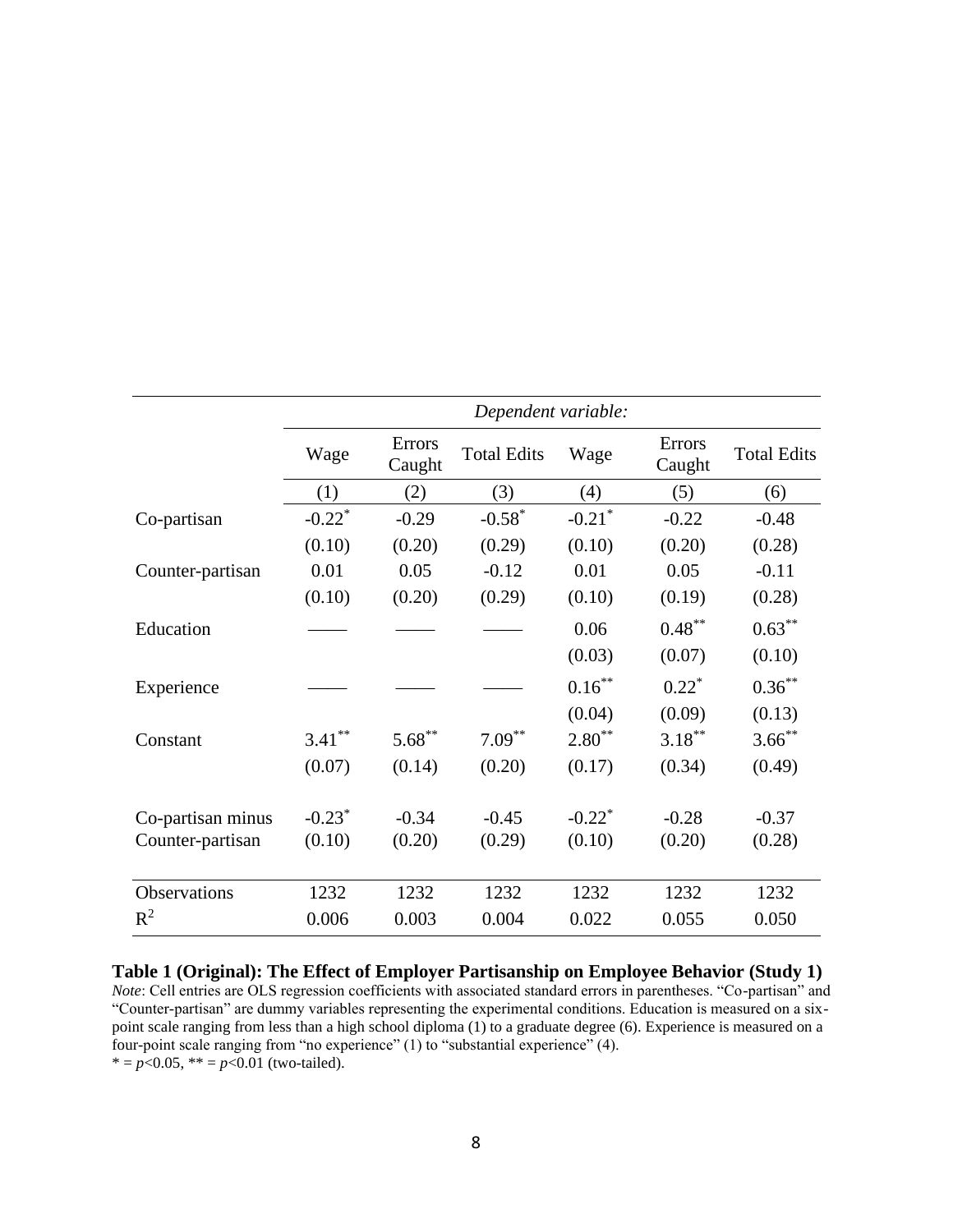|                     | Dependent variable: |                                 |                        |  |  |
|---------------------|---------------------|---------------------------------|------------------------|--|--|
|                     | Integrity<br>(1)    | <b>Benefit Customers</b><br>(2) | Work for Company<br>3) |  |  |
| Co-partisan         | $0.15*$             | 0.07                            | $0.19***$              |  |  |
|                     | (0.06)              | (0.06)                          | (0.07)                 |  |  |
| Counter-partisan    | $-0.03$             | $-0.01$                         | $-0.04$                |  |  |
|                     | (0.06)              | (0.06)                          | (0.07)                 |  |  |
| Constant            | $3.88***$           | $3.86***$                       | $3.72***$              |  |  |
|                     | (0.04)              | (0.04)                          | (0.05)                 |  |  |
| Co-partisan minus   | $0.18***$           | 0.07                            | $0.23***$              |  |  |
| Counter-partisan    | (0.06)              | (0.06)                          | (0.07)                 |  |  |
| <b>Observations</b> | 1251                | 1253                            | 1254                   |  |  |
| $R^2$               | 0.009               | 0.002                           | 0.011                  |  |  |

## **Table A5 (Corrected): Employee Perceptions of the Firm, Study 1**

*Note*: Cell entries are OLS regression coefficients with associated standard errors in parentheses. "Co-partisan" and "Counter-partisan" are dummy variables representing the experimental conditions. \* =  $p < 0.05$ , \*\* =  $p < 0.01$  (two-tailed)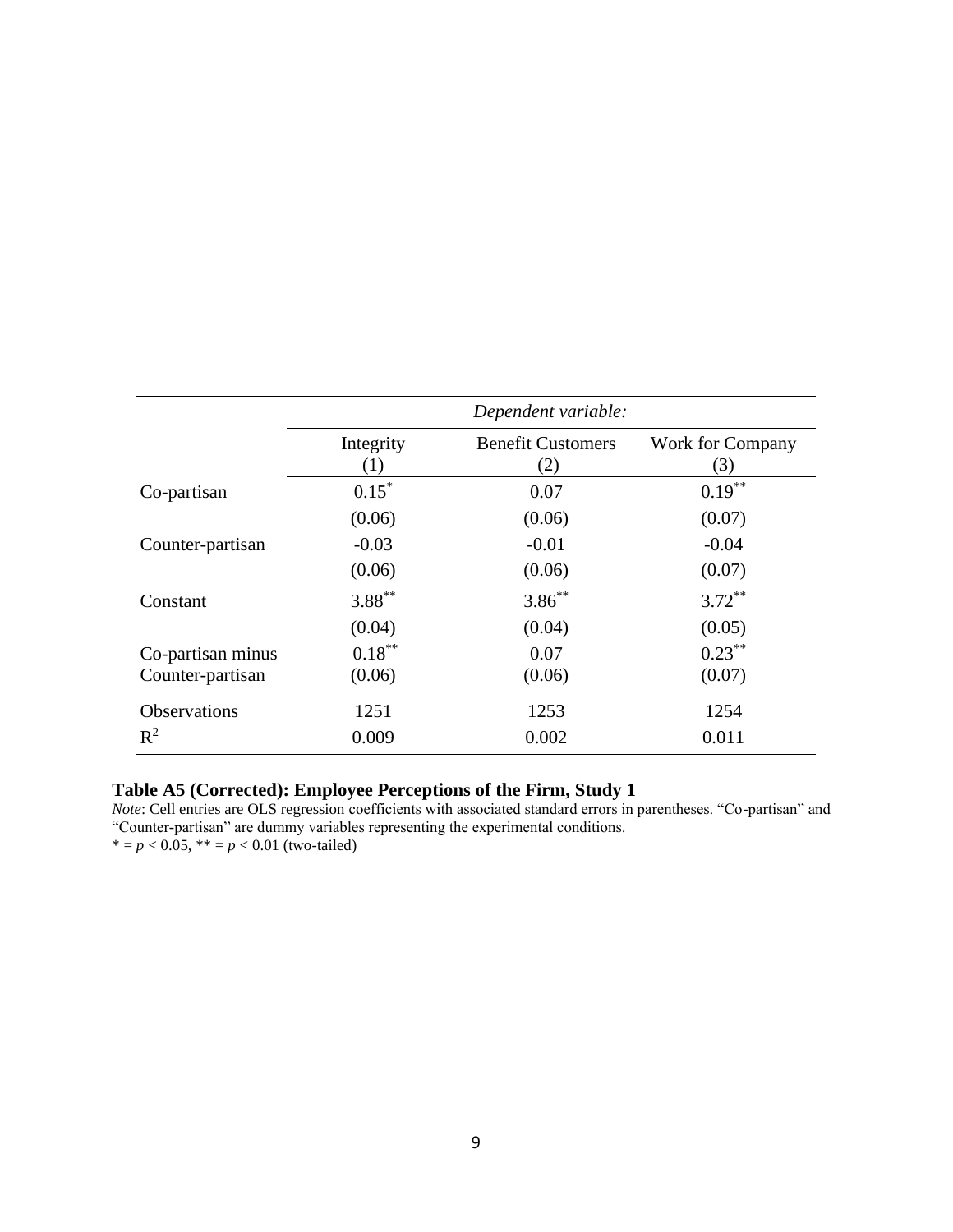|                                       | Dependent variable: |                                 |                         |  |  |
|---------------------------------------|---------------------|---------------------------------|-------------------------|--|--|
|                                       | Integrity<br>(1)    | <b>Benefit Customers</b><br>(2) | Work for Company<br>(3) |  |  |
| Co-partisan                           | $-0.02$             | 0.08                            | 0.08                    |  |  |
|                                       | (0.08)              | (0.08)                          | (0.08)                  |  |  |
| Counter-partisan                      | $-0.09$             | 0.03                            | $-0.07$                 |  |  |
|                                       | (0.08)              | (0.08)                          | (0.08)                  |  |  |
| Constant                              | $3.52***$           | $3.45***$                       | $3.42***$               |  |  |
|                                       | (0.06)              | (0.06)                          | (0.06)                  |  |  |
| Co-partisan minus<br>Counter-partisan | 0.07<br>(0.08)      | 0.06<br>(0.08)                  | 0.14<br>(0.08)          |  |  |
| <b>Observations</b>                   | 1229                | 1231                            | 1231                    |  |  |
| $R^2$                                 | 0.001               | 0.001                           | 0.003                   |  |  |

# **Table A5 (Original): Employee Perceptions of the Firm, Study 1**

*Note*: Cell entries are OLS regression coefficients with associated standard errors in parentheses. "Co-partisan" and "Counter-partisan" are dummy variables representing the experimental conditions. \* =  $p < 0.05$ , \*\* =  $p < 0.01$  (two-tailed)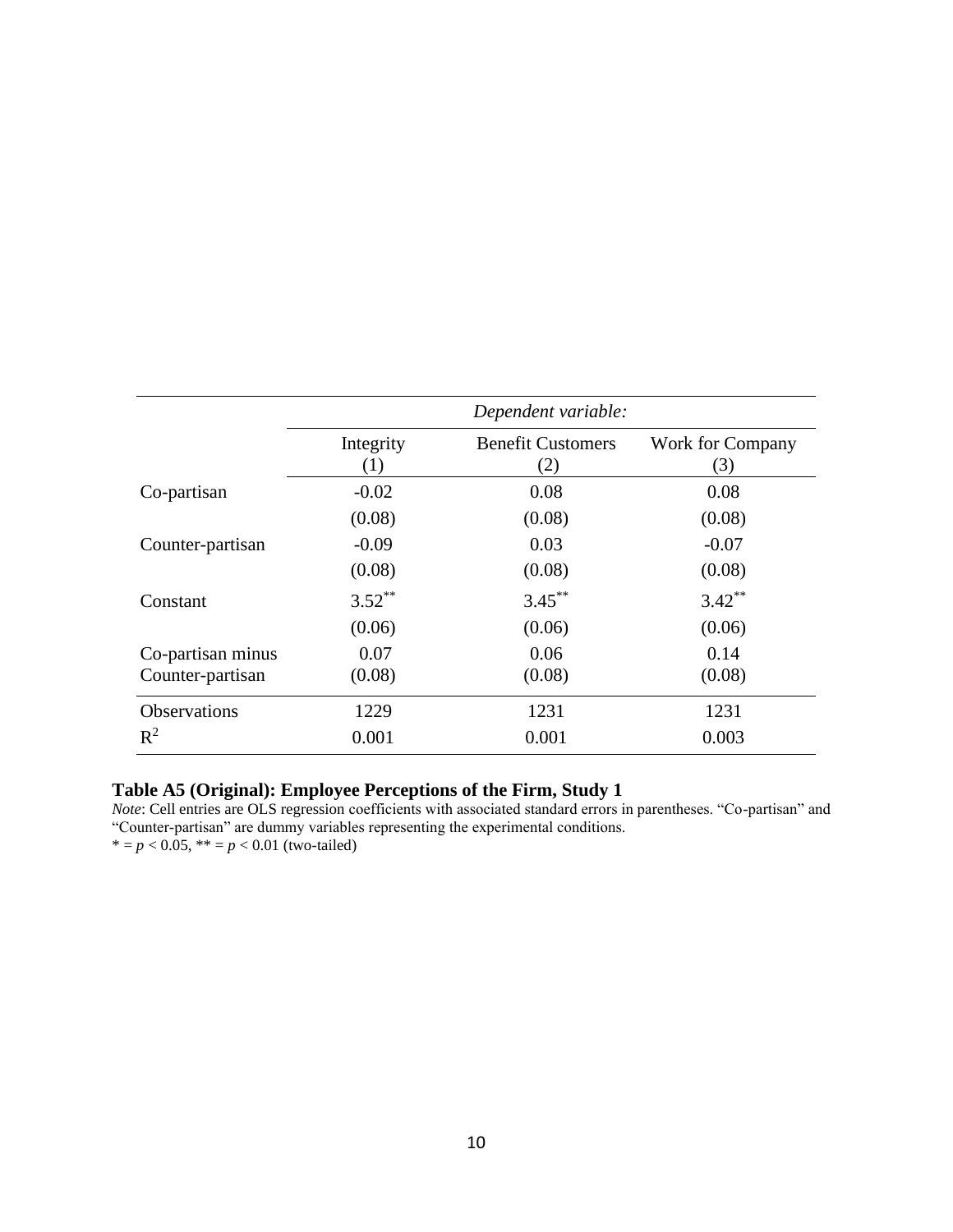|                   | Dependent Variable: |                                 |                        |                          |                            |                          |
|-------------------|---------------------|---------------------------------|------------------------|--------------------------|----------------------------|--------------------------|
|                   | To Email            | Responded Responded to<br>Email | Responded<br>To Email  | Completed<br>Transaction | Completed<br>Transaction   | Completed<br>Transaction |
|                   | Full<br>Sample      | <b>Strong</b><br>Partisans      | Weak/Lean<br>Partisans | <b>Full Sample</b>       | <b>Strong</b><br>Partisans | Weak/Lean<br>Partisans   |
|                   | (1)                 | (2)                             | (3)                    | (4)                      | (5)                        | (6)                      |
| Co-partisan       | 0.018               | $0.032*$                        | 0.005                  | 0.016                    | $0.028*$                   | 0.003                    |
|                   | (0.010)             | (0.014)                         | (0.013)                | (0.009)                  | (0.014)                    | (0.012)                  |
| Counter-partisan  | 0.004               | 0.009                           | 0.0003                 | 0.006                    | 0.009                      | 0.004                    |
|                   | (0.010)             | (0.014)                         | (0.013)                | (0.009)                  | (0.014)                    | (0.011)                  |
| Constant          | $0.018***$          | 0.012                           | $0.023***$             | $0.015*$                 | 0.012                      | $0.017*$                 |
|                   | (0.007)             | (0.010)                         | (0.009)                | (0.006)                  | (0.010)                    | (0.008)                  |
| Co-partisan minus | 0.014               | 0.023                           | 0.005                  | 0.009                    | 0.019                      | 0.000                    |
| Counter-partisan  | (0.01)              | (0.014)                         | (0.013)                | (0.009)                  | (0.014)                    | (0.012)                  |
| Observations      | 1,582               | 735                             | 847                    | 1,582                    | 735                        | 847                      |
| $R^2$             | 0.002               | 0.007                           | 0.0002                 | 0.002                    | 0.006                      | 0.0002                   |

### **Table 2 (Corrected): The Effect of Seller Partisanship on Buyer Behavior (Study 2)**

*Note*: Cell entries are OLS regression coefficients with associated standard errors in parentheses. "Co-partisan" and "Counter-partisan" are dummy variables representing the experimental conditions.

\* =  $p$ <0.05, \*\* =  $p$ <0.01 (two-tailed).